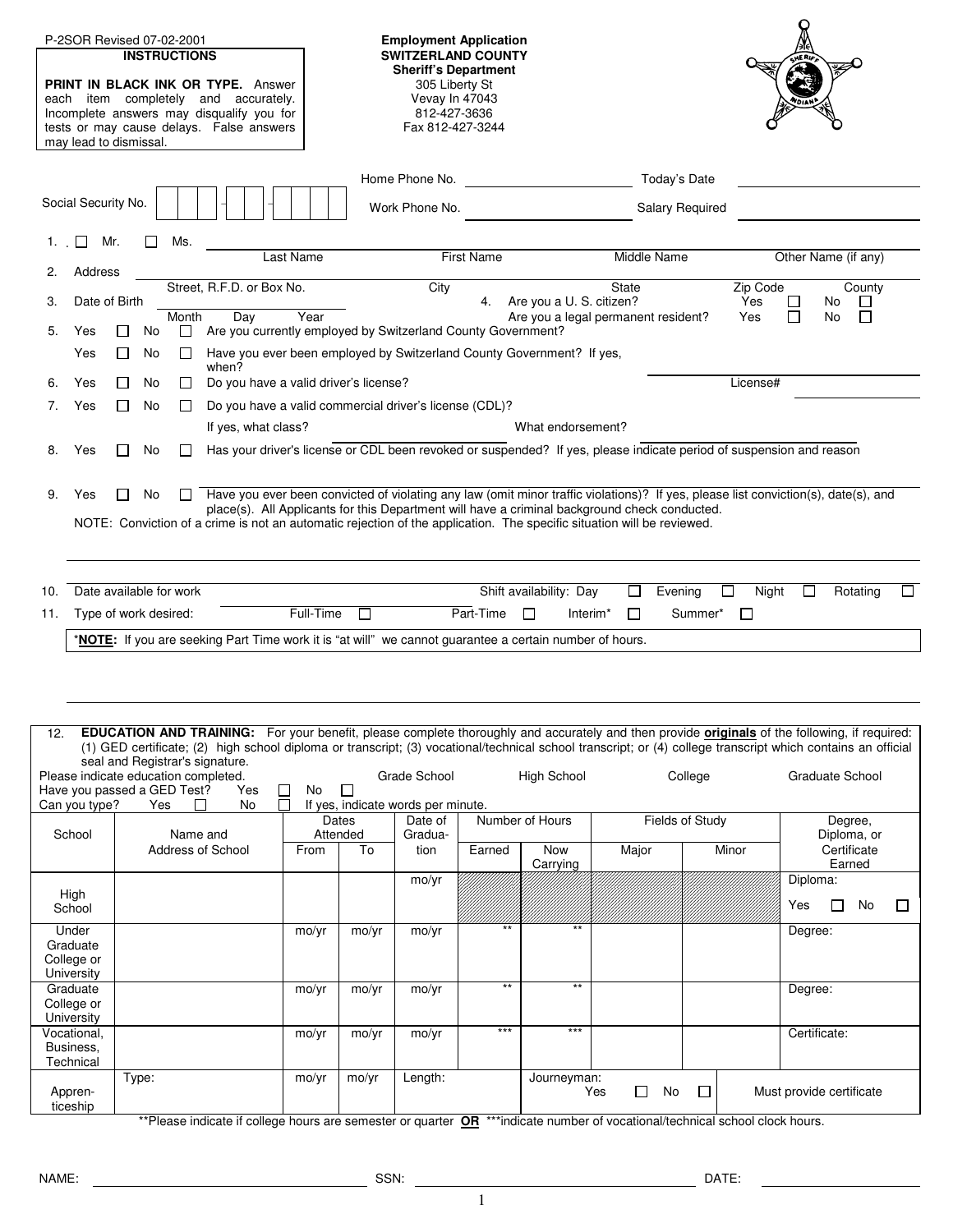13. **EMPLOYMENT HISTORY**: Begin with your most recent job and provide as much detail as possible. Be sure to complete each blank in this section thoroughly and accurately as any changes you wish to make after submitting this application must be verified by the employer. If you changed positions within the same organization and your duties changed, describe **each** job in a separate block. When listing job duties, list those that took most of your time **first**. If your application reflects incomplete or conflicting information (including employment dates and average hours) you will receive partial or no credit for that job. **NOTE**: You must complete this application form as resumes are not considered official, but may be submitted if signed and dated. \*\*\*\*\*\*\*\*\*\*\*\*\*\*\*\*\*\*\*\*\*\*\*\*\*\*\*\*\*\*\*\*\*\*

| May we contact your present employer?<br>YES<br><b>NO</b><br>□<br>$\Box$                                                                                                                                                                                                                                                                                                                                                                               | If no, explain |
|--------------------------------------------------------------------------------------------------------------------------------------------------------------------------------------------------------------------------------------------------------------------------------------------------------------------------------------------------------------------------------------------------------------------------------------------------------|----------------|
|                                                                                                                                                                                                                                                                                                                                                                                                                                                        |                |
| Yr.<br>Mo.<br>Yr.<br>А.<br>Mo.<br>Day<br>Day                                                                                                                                                                                                                                                                                                                                                                                                           | Job Duties:    |
| <b>Employed From</b><br>To                                                                                                                                                                                                                                                                                                                                                                                                                             | 1.             |
| <b>Title of Position</b><br>$\overline{Gr}$ .                                                                                                                                                                                                                                                                                                                                                                                                          |                |
| <b>Starting Salary</b>                                                                                                                                                                                                                                                                                                                                                                                                                                 | 2.             |
| Average hours worked per week                                                                                                                                                                                                                                                                                                                                                                                                                          |                |
| <b>Last Salary</b>                                                                                                                                                                                                                                                                                                                                                                                                                                     |                |
| Reason for leaving<br>$\frac{1}{\sqrt{2\pi}}\left(\frac{1}{\sqrt{2\pi}}\right)^{2}=\frac{1}{\sqrt{2\pi}}\left(\frac{1}{\sqrt{2\pi}}\right)^{2}=\frac{1}{\sqrt{2\pi}}\left(\frac{1}{\sqrt{2\pi}}\right)^{2}=\frac{1}{\sqrt{2\pi}}\left(\frac{1}{\sqrt{2\pi}}\right)^{2}=\frac{1}{\sqrt{2\pi}}\left(\frac{1}{\sqrt{2\pi}}\right)^{2}=\frac{1}{\sqrt{2\pi}}\left(\frac{1}{\sqrt{2\pi}}\right)^{2}=\frac{1}{\sqrt{2\pi}}\left(\frac{1}{\sqrt{2\pi}}\right$ | 3.             |
| Name of Employer<br><u> 1989 - Johann Stoff, fransk politik (d. 1989)</u>                                                                                                                                                                                                                                                                                                                                                                              |                |
| Address                                                                                                                                                                                                                                                                                                                                                                                                                                                | 4.             |
|                                                                                                                                                                                                                                                                                                                                                                                                                                                        |                |
| Type of Business                                                                                                                                                                                                                                                                                                                                                                                                                                       | 5.             |
| Name & title of your supervisor                                                                                                                                                                                                                                                                                                                                                                                                                        |                |
| Phone:                                                                                                                                                                                                                                                                                                                                                                                                                                                 | 6.             |
|                                                                                                                                                                                                                                                                                                                                                                                                                                                        |                |
| From<br>To<br>Number                                                                                                                                                                                                                                                                                                                                                                                                                                   | 7.             |
|                                                                                                                                                                                                                                                                                                                                                                                                                                                        |                |
| Mo.<br>Yr.<br>Mo.<br>Yr.<br>Supervised                                                                                                                                                                                                                                                                                                                                                                                                                 |                |
| I was a supervisor                                                                                                                                                                                                                                                                                                                                                                                                                                     | 8.             |
|                                                                                                                                                                                                                                                                                                                                                                                                                                                        |                |
|                                                                                                                                                                                                                                                                                                                                                                                                                                                        |                |
| Yr.<br>Yr.<br><b>B.</b><br>Mo.<br>Mo.<br>Day<br>Day                                                                                                                                                                                                                                                                                                                                                                                                    | Job Duties:    |
| To<br><b>Employed From</b>                                                                                                                                                                                                                                                                                                                                                                                                                             | 1.             |
| <b>Title of Position</b><br>Gr. $\qquad \qquad$                                                                                                                                                                                                                                                                                                                                                                                                        |                |
| Starting Salary                                                                                                                                                                                                                                                                                                                                                                                                                                        | 2.             |
| Average hours worked per week<br><b>Last Salary</b>                                                                                                                                                                                                                                                                                                                                                                                                    |                |
| Reason for leaving                                                                                                                                                                                                                                                                                                                                                                                                                                     | 3.             |
|                                                                                                                                                                                                                                                                                                                                                                                                                                                        |                |
| Name of Employer                                                                                                                                                                                                                                                                                                                                                                                                                                       |                |
| Address                                                                                                                                                                                                                                                                                                                                                                                                                                                | 4.             |
|                                                                                                                                                                                                                                                                                                                                                                                                                                                        |                |
| <b>Type of Business</b>                                                                                                                                                                                                                                                                                                                                                                                                                                | 5.             |
| Name & title of your supervisor                                                                                                                                                                                                                                                                                                                                                                                                                        |                |
| Phone:                                                                                                                                                                                                                                                                                                                                                                                                                                                 | 6.             |
|                                                                                                                                                                                                                                                                                                                                                                                                                                                        |                |
| From<br>To<br>Number                                                                                                                                                                                                                                                                                                                                                                                                                                   | 7.             |
| Yr.<br>Yr.<br>Supervised<br>Mo.<br>Mo.                                                                                                                                                                                                                                                                                                                                                                                                                 |                |
| I was a supervisor                                                                                                                                                                                                                                                                                                                                                                                                                                     | 8.             |
|                                                                                                                                                                                                                                                                                                                                                                                                                                                        |                |
|                                                                                                                                                                                                                                                                                                                                                                                                                                                        |                |
|                                                                                                                                                                                                                                                                                                                                                                                                                                                        |                |
| C.<br>Mo.<br>Day<br>Yr.<br>Mo.<br>Yr.<br>Day                                                                                                                                                                                                                                                                                                                                                                                                           | Job Duties:    |
| <b>Employed From</b><br>To                                                                                                                                                                                                                                                                                                                                                                                                                             | 1.             |
| <b>Title of Position</b><br>Gr.                                                                                                                                                                                                                                                                                                                                                                                                                        |                |
| Starting Salary                                                                                                                                                                                                                                                                                                                                                                                                                                        | 2.             |
| Average hours worked per week<br>Last Salary                                                                                                                                                                                                                                                                                                                                                                                                           |                |
| Reason for leaving                                                                                                                                                                                                                                                                                                                                                                                                                                     | 3.             |
| Name of Employer                                                                                                                                                                                                                                                                                                                                                                                                                                       |                |
| Address                                                                                                                                                                                                                                                                                                                                                                                                                                                | 4.             |
|                                                                                                                                                                                                                                                                                                                                                                                                                                                        |                |
| <b>Type of Business</b>                                                                                                                                                                                                                                                                                                                                                                                                                                | 5.             |
|                                                                                                                                                                                                                                                                                                                                                                                                                                                        |                |
| Name & title of your supervisor                                                                                                                                                                                                                                                                                                                                                                                                                        |                |
| Phone:                                                                                                                                                                                                                                                                                                                                                                                                                                                 | 6.             |
|                                                                                                                                                                                                                                                                                                                                                                                                                                                        |                |
| Number<br>From<br>To                                                                                                                                                                                                                                                                                                                                                                                                                                   | 7.             |
| Yr.<br>Supervised<br>Yr.<br>Mo.<br>Mo.                                                                                                                                                                                                                                                                                                                                                                                                                 |                |
| I was a supervisor                                                                                                                                                                                                                                                                                                                                                                                                                                     | 8.             |
|                                                                                                                                                                                                                                                                                                                                                                                                                                                        |                |
|                                                                                                                                                                                                                                                                                                                                                                                                                                                        |                |
|                                                                                                                                                                                                                                                                                                                                                                                                                                                        |                |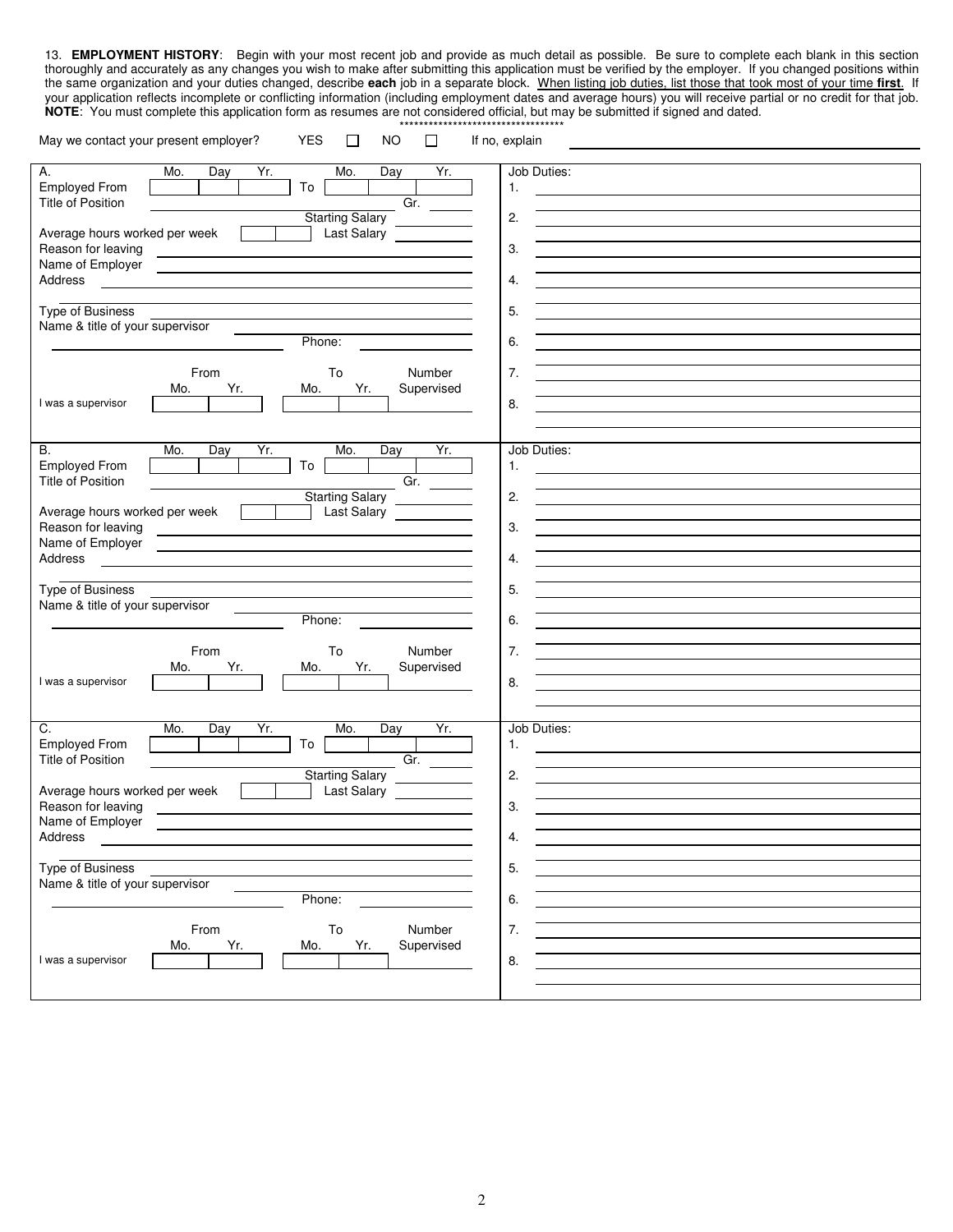| D.<br>Mo.<br>Yr.<br>Mo.<br>Yr.<br>Day<br>Day<br><b>Employed From</b><br>To                                                                                                                                                                               | Job Duties:<br>1. |
|----------------------------------------------------------------------------------------------------------------------------------------------------------------------------------------------------------------------------------------------------------|-------------------|
| <b>Title of Position</b><br>Gr.                                                                                                                                                                                                                          |                   |
| <b>Starting Salary</b>                                                                                                                                                                                                                                   | 2.                |
| Average hours worked per week<br>Last Salary                                                                                                                                                                                                             |                   |
| Reason for leaving                                                                                                                                                                                                                                       | 3.                |
| Name of Employer<br><u> 1989 - Johann Harry Harry Harry Harry Harry Harry Harry Harry Harry Harry Harry Harry Harry Harry Harry Harry</u>                                                                                                                |                   |
| Address                                                                                                                                                                                                                                                  | 4.                |
|                                                                                                                                                                                                                                                          |                   |
| <b>Type of Business</b>                                                                                                                                                                                                                                  | 5.                |
| Name & title of your supervisor                                                                                                                                                                                                                          |                   |
| Phone:                                                                                                                                                                                                                                                   | 6.                |
|                                                                                                                                                                                                                                                          |                   |
| From<br>To<br>Number                                                                                                                                                                                                                                     | 7.                |
| Yr.<br>Supervised<br>Yr.<br>Mo.<br>Mo.                                                                                                                                                                                                                   |                   |
| I was a supervisor                                                                                                                                                                                                                                       | 8.                |
|                                                                                                                                                                                                                                                          |                   |
|                                                                                                                                                                                                                                                          |                   |
| Yr.<br>Е.<br>Mo.<br>Yr.<br>Mo.<br>Day<br>Day                                                                                                                                                                                                             | Job Duties:       |
| <b>Employed From</b><br>To                                                                                                                                                                                                                               | 1.                |
| <b>Title of Position</b><br>$\overline{Gr.}$                                                                                                                                                                                                             |                   |
| Starting Salary                                                                                                                                                                                                                                          | 2.                |
| Average hours worked per week<br>Last Salary                                                                                                                                                                                                             |                   |
| Reason for leaving                                                                                                                                                                                                                                       | 3.                |
| Name of Employer<br><u>and the company of the company of the company of the company of the company of the company of the company of the company of the company of the company of the company of the company of the company of the company of the com</u> |                   |
| Address                                                                                                                                                                                                                                                  | 4.                |
|                                                                                                                                                                                                                                                          |                   |
| <b>Type of Business</b>                                                                                                                                                                                                                                  | 5.                |
| Name & title of your supervisor                                                                                                                                                                                                                          |                   |
| Phone:                                                                                                                                                                                                                                                   | 6.                |
|                                                                                                                                                                                                                                                          |                   |
| From<br>To<br>Number                                                                                                                                                                                                                                     | 7.                |
| Yr.<br>Yr.<br>Supervised<br>Mo.<br>Mo.                                                                                                                                                                                                                   |                   |
| I was a supervisor                                                                                                                                                                                                                                       | 8.                |
|                                                                                                                                                                                                                                                          |                   |
|                                                                                                                                                                                                                                                          |                   |
| F.<br>Mo.<br>Yr.<br>Mo.<br>Yr.<br>Day<br>Day                                                                                                                                                                                                             | Job Duties:       |
| <b>Employed From</b><br>To                                                                                                                                                                                                                               | 1.                |
| <b>Title of Position</b><br>Gr.                                                                                                                                                                                                                          |                   |
| <b>Starting Salary</b>                                                                                                                                                                                                                                   | 2.                |
| Average hours worked per week<br>Last Salary                                                                                                                                                                                                             |                   |
| Reason for leaving                                                                                                                                                                                                                                       | 3.                |
| Name of Employer                                                                                                                                                                                                                                         |                   |
| Address                                                                                                                                                                                                                                                  | 4.                |
|                                                                                                                                                                                                                                                          |                   |
| <b>Type of Business</b>                                                                                                                                                                                                                                  | 5.                |
| Name & title of your supervisor                                                                                                                                                                                                                          |                   |
| Phone:                                                                                                                                                                                                                                                   | 6.                |
|                                                                                                                                                                                                                                                          |                   |
| To<br>Number<br>From                                                                                                                                                                                                                                     | 7.                |
| Supervised<br>Yr.<br>Yr.<br>Mo.<br>Mo.                                                                                                                                                                                                                   |                   |
| I was a supervisor                                                                                                                                                                                                                                       | 8.                |
|                                                                                                                                                                                                                                                          |                   |

## **NOTE: Additional employment history sheets available upon request.**

14. **LICENSES OR CERTIFICATES**: Please indicate if you have a license, certificate, or other authorization to practice a trade or profession. Teachers must show subject area and certification rank. You must provide a copy or verification of the license/certificate.

| Name of Trade or Profession | Original Lic. Issue Date | Current Lic. Expiration Date | Name and Address of Licensing Agency |
|-----------------------------|--------------------------|------------------------------|--------------------------------------|
|                             |                          |                              |                                      |
| License:                    |                          |                              |                                      |
|                             |                          |                              |                                      |
| License:                    |                          |                              |                                      |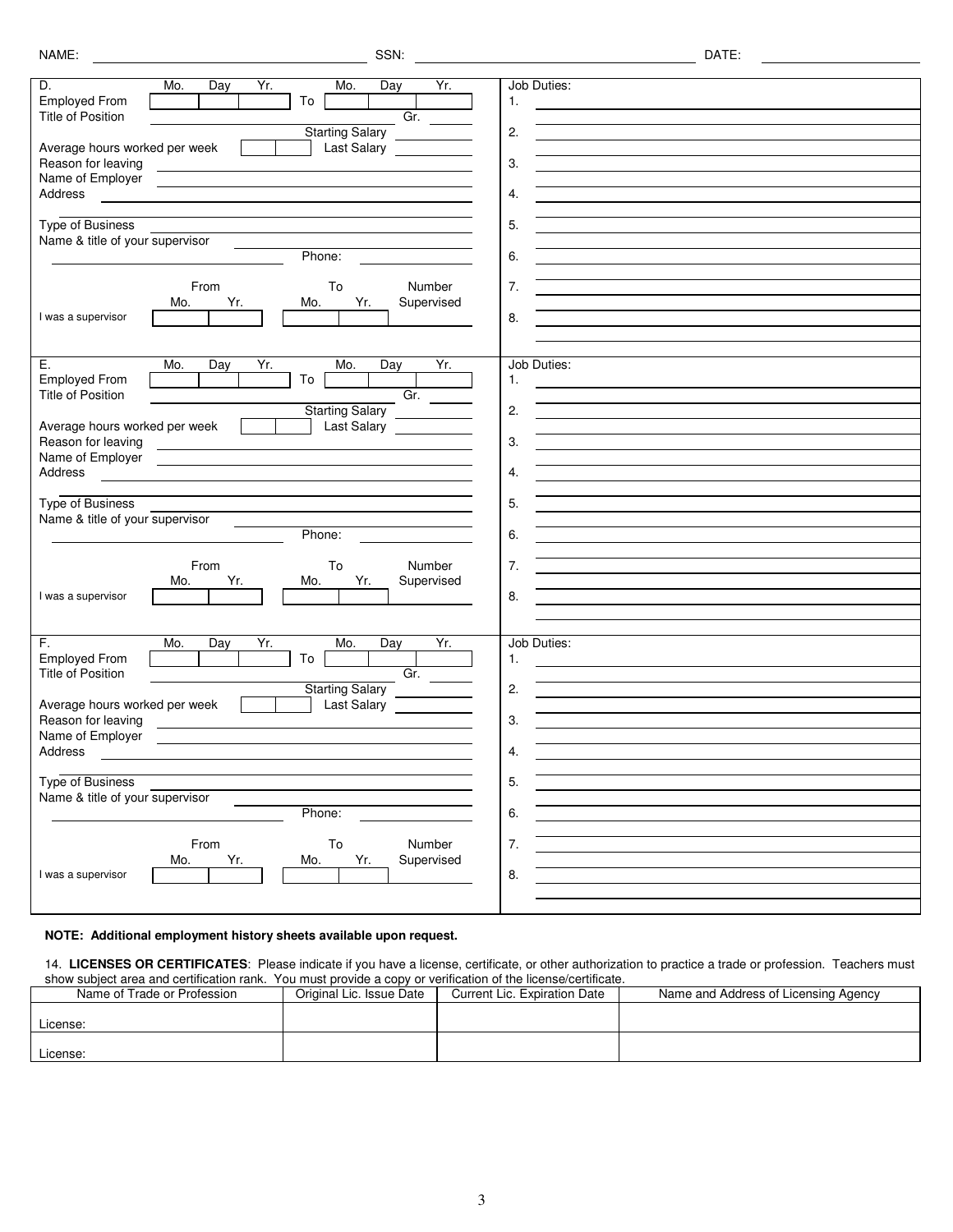|--|

NAME: SSN: DATE:

15. **PROFESSIONAL ORGANIZATIONS:** Indicate current membership in professional organizations.

| $\sim$ . The Economic original properties indicate various computational properties or admissional properties. |                 |                                               |  |  |  |  |  |  |  |  |
|----------------------------------------------------------------------------------------------------------------|-----------------|-----------------------------------------------|--|--|--|--|--|--|--|--|
| <b>ANIZATION</b><br>ORG,<br>`ANIZ.                                                                             | $\sim$ $-$<br>. | <b>EXPIRES</b><br>MBERSHIP<br>DAT<br>E MEMBEF |  |  |  |  |  |  |  |  |
|                                                                                                                |                 |                                               |  |  |  |  |  |  |  |  |
|                                                                                                                |                 |                                               |  |  |  |  |  |  |  |  |

16. **CHARACTER REFERENCES:** Other than relatives, former employers, or supervisors.

| <b>NAME</b> | <b>DDDF00</b><br>⊥ບ | <b>PHONE</b><br>NUMBEI |  |  |  |  |  |  |  |  |
|-------------|---------------------|------------------------|--|--|--|--|--|--|--|--|
|             |                     |                        |  |  |  |  |  |  |  |  |
|             |                     |                        |  |  |  |  |  |  |  |  |

17. Yes  $\Box$  No  $\Box$  Please indicate if you desire your application referred to other employers (such as Local Government, etc.) who list vacancies or request applications from State Government.

18. **DIRECTIONS FOR VETERAN'S PREFERENCE:** Honorably discharged Veterans (**including** honorably discharged, former and current members of IN Nat. Guard and U.S. Military Reserve) are eligible for Veteran's Preference. Disabled veterans, spouses of disabled veterans, unremarried spouses of deceased veterans, and parents of deceased or disabled veterans may be eligible for Veteran's Preference. Check the proper box below and submit with your application the required documents unless such proof has been previously submitted. You will not receive proper credit until the proper documents are received.

| □       | <b>Former and Current</b><br><b>Members of</b>                                                                                                                                      | <b>Disabled Veteran</b>                                                                                    | □  | <b>Spouse of Disabled</b><br>Veteran                                                                                                         | $\Box$   | <b>Unremarried Spouse</b><br>of Deceased Veteran                                     | □  | <b>Parent of Deceased</b><br>or Disabled Veteran                                                                             |
|---------|-------------------------------------------------------------------------------------------------------------------------------------------------------------------------------------|------------------------------------------------------------------------------------------------------------|----|----------------------------------------------------------------------------------------------------------------------------------------------|----------|--------------------------------------------------------------------------------------|----|------------------------------------------------------------------------------------------------------------------------------|
| 1.      | <b>IN National Guard</b><br>(18A.150)<br>Copy of Honorable<br>Discharge papers                                                                                                      | Copy of Honorable<br>Discharge or DD214<br>that reflects<br>honorable discharge.                           | 1. | Copy of Honorable<br>Discharge or DD214<br>that reflects<br>honorable discharge.                                                             |          | Copy of Honorable<br>Discharge or DD214<br>that reflects<br>honorable discharge.     | 1. | Copy of Honorable<br>Discharge or DD214<br>that reflects<br>honorable discharge.                                             |
| 2.      | (NGB 22)<br>Letter from Unit<br>Administrator that<br>reflects honorable status<br>in IN National Guard.                                                                            | 2.<br>Current statement from<br>VA Benefit Rating Board<br>showing that disability is<br>service-connected | 2. | Current statement from<br>VA Benefit Rating Board<br>showing that spouse's<br>present disability is<br>service-connected.                    | 2.<br>3. | Proof of spouse's death.<br>Notarized statement<br>that spouse has not<br>remarried. | 2. | Proof of veteran's death<br>while on active duty or<br>proof that veteran's<br>permanent and total<br>disability is service- |
| П<br>1. | (including<br>Veteran<br>former<br>discharged<br>honorably<br>US<br><b>Military Reservists)</b><br>Copy of Honorable<br>Discharge or DD214<br>that reflects honorable<br>discharge. |                                                                                                            | 3. | Notarized statement<br>that veteran's<br>disability disqualifies<br>him for positions<br>along the general lines<br>of his usual occupation. |          |                                                                                      | 3. | connected.<br>Notarized statement<br>that the parent was<br>totally or partially<br>dependent on the<br>veteran.             |
|         | Type of Discharge: Honorable                                                                                                                                                        | Other (Specify)                                                                                            |    |                                                                                                                                              |          | Date of Discharge                                                                    |    |                                                                                                                              |

## **COMPLETION OF SECTION 21 IS VOLUNTARY**

| 19. | Information in this block is for statistical purposes and will be forwarded to agencies for purposes of compliance with Equal Employment Opportunity<br>requirements.<br><b>SEX</b><br>RACE |        |  |  |                    |        |  |                                                                                                                     |  |                                                                                                                                                                                                                                                                                                                                                                                                                                                                                                                                                                                                                                                                                                                                                                                                                                                                                                                                                                                                                                                                                                                                                                                                                                                                     |
|-----|---------------------------------------------------------------------------------------------------------------------------------------------------------------------------------------------|--------|--|--|--------------------|--------|--|---------------------------------------------------------------------------------------------------------------------|--|---------------------------------------------------------------------------------------------------------------------------------------------------------------------------------------------------------------------------------------------------------------------------------------------------------------------------------------------------------------------------------------------------------------------------------------------------------------------------------------------------------------------------------------------------------------------------------------------------------------------------------------------------------------------------------------------------------------------------------------------------------------------------------------------------------------------------------------------------------------------------------------------------------------------------------------------------------------------------------------------------------------------------------------------------------------------------------------------------------------------------------------------------------------------------------------------------------------------------------------------------------------------|
|     |                                                                                                                                                                                             |        |  |  | 0. - White         | $\Box$ |  | 2. - Hispanic                                                                                                       |  | 4. - American Indian or Alaskan Native                                                                                                                                                                                                                                                                                                                                                                                                                                                                                                                                                                                                                                                                                                                                                                                                                                                                                                                                                                                                                                                                                                                                                                                                                              |
|     | Male                                                                                                                                                                                        | Female |  |  | 1. - Black         |        |  | 3. - Asian American                                                                                                 |  | 5. - Other                                                                                                                                                                                                                                                                                                                                                                                                                                                                                                                                                                                                                                                                                                                                                                                                                                                                                                                                                                                                                                                                                                                                                                                                                                                          |
|     |                                                                                                                                                                                             |        |  |  |                    |        |  |                                                                                                                     |  |                                                                                                                                                                                                                                                                                                                                                                                                                                                                                                                                                                                                                                                                                                                                                                                                                                                                                                                                                                                                                                                                                                                                                                                                                                                                     |
|     |                                                                                                                                                                                             |        |  |  |                    |        |  | - IMPORTANT - THIS SECTION MUST BE COMPLETED -                                                                      |  |                                                                                                                                                                                                                                                                                                                                                                                                                                                                                                                                                                                                                                                                                                                                                                                                                                                                                                                                                                                                                                                                                                                                                                                                                                                                     |
| 20. |                                                                                                                                                                                             |        |  |  |                    |        |  | state government is a drug free workplace and that substance abuse testing is required for certain classifications. |  | <b>SIGNATURE</b> - Please read and sign the following statement: I certify, under penalty of law, that the information given in this application is correct and<br>complete to the best of my knowledge. I am aware that, should investigation at any time show any falsification, I will not be considered for employment<br>or, if employed, I will be dismissed and disqualified from future merit examinations. I hereby authorize Switzerland County and any agency to which<br>my name is certified/referred to make all necessary investigations concerning me, my work habits, character, or my action in any transaction.<br>authorize the Switzerland County Sheriff's Office to receive and make available to any other government agencies my academic records or other<br>material pertinent to my qualifications, and further authorize and request each former employer, person given as a reference, educational institution, or<br>organization (including law enforcement agencies) to provide all information that may be sought in connection with the application. I understand and<br>agree that I will be required to ratify the information contained in this application by signature as a condition of employment. I also understand that |
|     | Date                                                                                                                                                                                        |        |  |  | <b>Signature X</b> |        |  |                                                                                                                     |  |                                                                                                                                                                                                                                                                                                                                                                                                                                                                                                                                                                                                                                                                                                                                                                                                                                                                                                                                                                                                                                                                                                                                                                                                                                                                     |

Switzerland County Sheriff's Office does not discriminate on the basis of race, color, national origin, sex, religion, age, or disability in the admission or access to, or participation or employment in, its programs or services. Reasonable accommodation will be provided upon request. Indiana prohibits political influence in employment in the classified service . Information concerning the provisions of the Americans with Disabilities Act is available from you local employment office.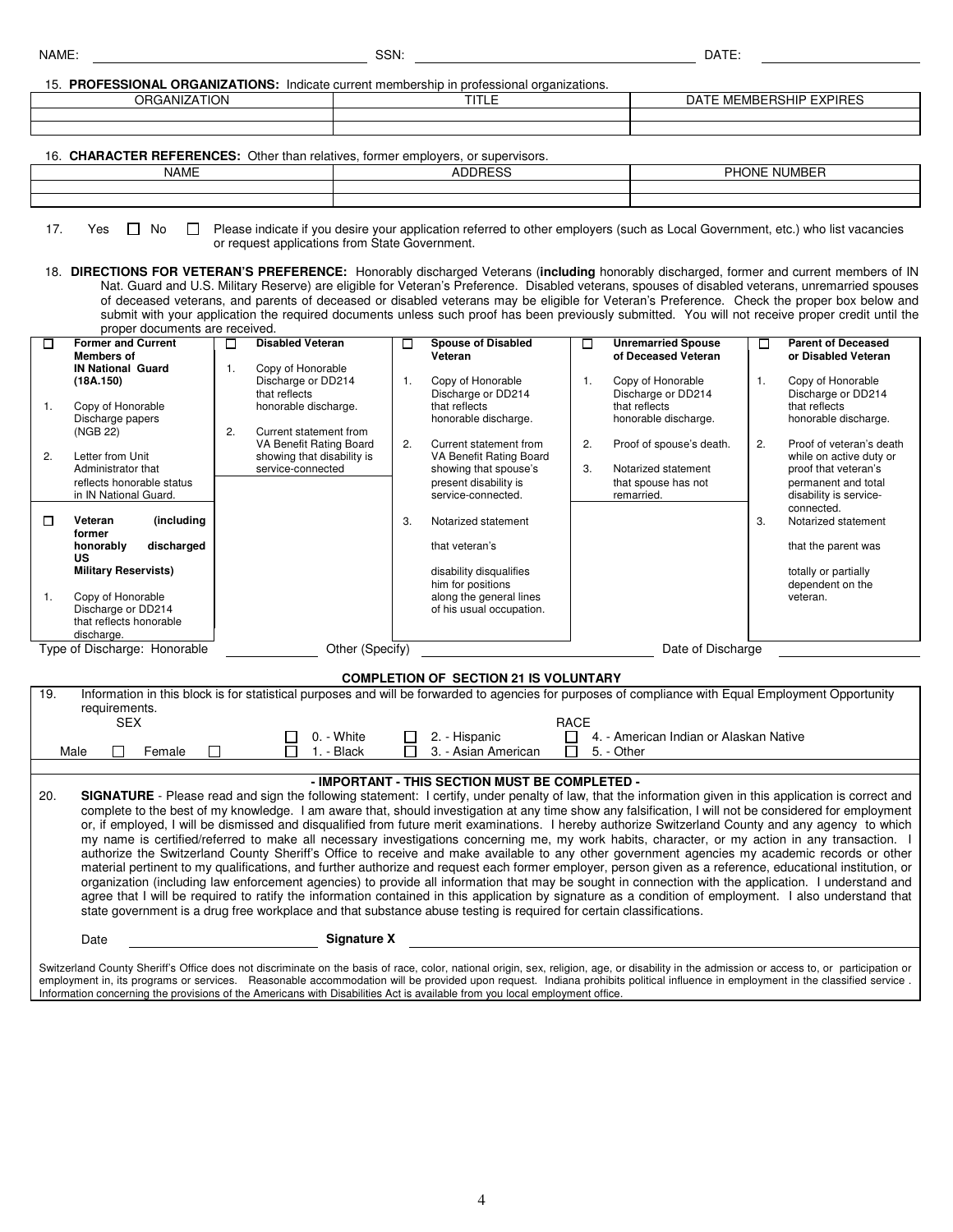## (CONTINUATION OF EMPLOYMENT HISTORY)

DIRECTIONS FOR EMPLOYMENT HISTORY: Be sure to complete each blank in this section thoroughly and accurately as any changes you wish to make after submitting this application must be verified by the employer. If you changed positions within the same organization and your duties changed, describe **each** job in a separate block. When listing job duties, list those that took most of your time **first**. If your application reflects incomplete or conflicting information (including employment dates and average hours) you will receive partial or no credit for that job. **NOTE**: You must complete this application form as resumes are not considered official, but may be submitted if signed and dated.

| G.<br>Mo.<br>Yr.<br>Mo.<br>Yr.<br>Day<br>Day                                                                                                                                                                                                             | Job Duties:                                                                                                                 |
|----------------------------------------------------------------------------------------------------------------------------------------------------------------------------------------------------------------------------------------------------------|-----------------------------------------------------------------------------------------------------------------------------|
| <b>Employed From</b><br>To                                                                                                                                                                                                                               | 1.                                                                                                                          |
| Gr.<br>Title of Position                                                                                                                                                                                                                                 |                                                                                                                             |
| <b>Starting Salary</b>                                                                                                                                                                                                                                   | 2.<br><u> 1989 - Johann Barbara, martxa alemaniar arg</u>                                                                   |
| Average hours worked per week<br>Last Salary <b>Contains the State State</b>                                                                                                                                                                             |                                                                                                                             |
| Reason for leaving                                                                                                                                                                                                                                       | 3.                                                                                                                          |
| Name of Employer<br><u> 1989 - Johann Barbara, martxa alemaniar amerikan a</u>                                                                                                                                                                           |                                                                                                                             |
| Address                                                                                                                                                                                                                                                  | 4.                                                                                                                          |
| <b>Type of Business</b>                                                                                                                                                                                                                                  | 5.                                                                                                                          |
| Name & title of your supervisor                                                                                                                                                                                                                          | <u> 1989 - Johann John Stein, markin film yn y brenin y brenin y brenin y brenin y brenin y brenin y brenin y br</u>        |
| Phone:                                                                                                                                                                                                                                                   | 6.                                                                                                                          |
|                                                                                                                                                                                                                                                          |                                                                                                                             |
| From<br>To<br>Number                                                                                                                                                                                                                                     | 7.                                                                                                                          |
| Yr.<br>Yr.<br>Supervised<br>Mo.<br>Mo.                                                                                                                                                                                                                   | <u> 1989 - John Stein, mars and der Stein and der Stein and der Stein and der Stein and der Stein and der Stein an</u>      |
| I was a supervisor                                                                                                                                                                                                                                       | 8.                                                                                                                          |
|                                                                                                                                                                                                                                                          |                                                                                                                             |
|                                                                                                                                                                                                                                                          |                                                                                                                             |
| Η.<br>Yr.<br>Mo.<br>Mo.<br>Yr.<br>Day<br>Day                                                                                                                                                                                                             | Job Duties:                                                                                                                 |
| <b>Employed From</b><br>To                                                                                                                                                                                                                               | 1.                                                                                                                          |
| Gr.<br><b>Title of Position</b>                                                                                                                                                                                                                          |                                                                                                                             |
| <b>Starting Salary</b>                                                                                                                                                                                                                                   | 2.                                                                                                                          |
| Average hours worked per week<br>Last Salary <b>Example 20</b><br>and the property of                                                                                                                                                                    | <u> 1989 - Johann Barn, amerikansk politiker (d. 1989)</u>                                                                  |
| Reason for leaving<br><u> 1989 - Johann Barn, fransk politik amerikansk politik (d. 1989)</u>                                                                                                                                                            | 3.<br><u> 1980 - Johann Barn, mars ann an t-Amhain Aonaichte ann an t-Aonaichte ann an t-Aonaichte ann an t-Aonaichte a</u> |
| Name of Employer<br><u>state and the state of the state of the state of the state of the state of the state of the state of the state of the state of the state of the state of the state of the state of the state of the state of the state of the</u> |                                                                                                                             |
| Address                                                                                                                                                                                                                                                  | 4.                                                                                                                          |
|                                                                                                                                                                                                                                                          |                                                                                                                             |
| <b>Type of Business</b>                                                                                                                                                                                                                                  | 5.                                                                                                                          |
| Name & title of your supervisor<br><b>Contract Contract</b>                                                                                                                                                                                              |                                                                                                                             |
| Phone:                                                                                                                                                                                                                                                   | 6.                                                                                                                          |
|                                                                                                                                                                                                                                                          |                                                                                                                             |
| Number<br>From<br>To                                                                                                                                                                                                                                     | 7.                                                                                                                          |
| Yr.<br>Yr.<br>Supervised<br>Mo.<br>Mo.                                                                                                                                                                                                                   |                                                                                                                             |
| I was a supervisor                                                                                                                                                                                                                                       | 8.                                                                                                                          |
|                                                                                                                                                                                                                                                          |                                                                                                                             |
|                                                                                                                                                                                                                                                          |                                                                                                                             |
| Yr.<br>Yr.<br>Mo.<br>Day<br>Mo.<br>Day<br>I.                                                                                                                                                                                                             | Job Duties:                                                                                                                 |
| <b>Employed From</b><br>To<br>Gr.                                                                                                                                                                                                                        | 1.<br><u> 1989 - Johann Harry Harry Harry Harry Harry Harry Harry Harry Harry Harry Harry Harry Harry Harry Harry Harry</u> |
| Title of Position                                                                                                                                                                                                                                        | 2.                                                                                                                          |
| Starting Salary<br>Average hours worked per week<br><b>Contract Contract Contract</b>                                                                                                                                                                    |                                                                                                                             |
| Reason for leaving                                                                                                                                                                                                                                       | 3.                                                                                                                          |
| Name of Employer                                                                                                                                                                                                                                         |                                                                                                                             |
| <u> 1980 - Jan Samuel Barbara, margaret e</u> n 1980 eta eta 1980 - Antonio Barbara, espainiar eta espainiar eta 1980<br>Address                                                                                                                         | 4.                                                                                                                          |
|                                                                                                                                                                                                                                                          |                                                                                                                             |
| <b>Type of Business</b>                                                                                                                                                                                                                                  | 5.                                                                                                                          |
| Name & title of your supervisor                                                                                                                                                                                                                          |                                                                                                                             |
| Phone:                                                                                                                                                                                                                                                   | 6.                                                                                                                          |
|                                                                                                                                                                                                                                                          |                                                                                                                             |
| From<br>To<br>Number                                                                                                                                                                                                                                     | 7.                                                                                                                          |
| Yr.<br>Yr.<br>Supervised<br>Mo.<br>Mo.                                                                                                                                                                                                                   |                                                                                                                             |
| I was a supervisor                                                                                                                                                                                                                                       | 8.                                                                                                                          |
|                                                                                                                                                                                                                                                          |                                                                                                                             |
|                                                                                                                                                                                                                                                          |                                                                                                                             |
|                                                                                                                                                                                                                                                          |                                                                                                                             |
|                                                                                                                                                                                                                                                          |                                                                                                                             |
|                                                                                                                                                                                                                                                          |                                                                                                                             |
| Signature:<br>Date:                                                                                                                                                                                                                                      |                                                                                                                             |

Social Security Number: